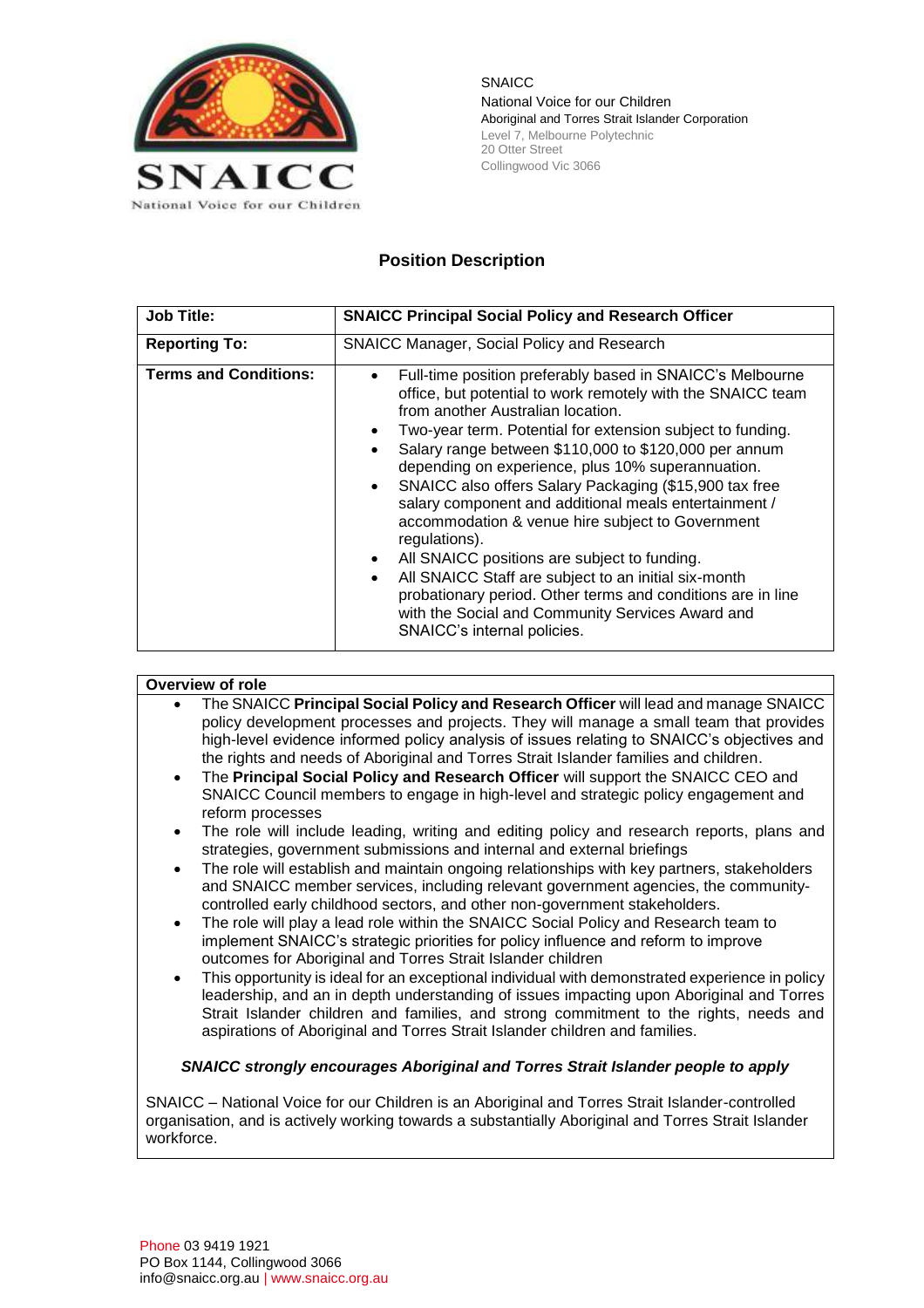| Organisational<br><b>Context</b>         | Formally established in 1981, SNAICC - National Voice for our Children is<br>the national non-government peak body in Australia for Aboriginal and Torres<br>Strait Islander children. SNAICC works for the fulfilment of the rights of our<br>children, in particular to ensure their safety, development and wellbeing.<br>SNAICC provides a strong voice that promotes the rights, needs and<br>aspirations of Aboriginal and Torres Strait Islander children.                                                                          |
|------------------------------------------|--------------------------------------------------------------------------------------------------------------------------------------------------------------------------------------------------------------------------------------------------------------------------------------------------------------------------------------------------------------------------------------------------------------------------------------------------------------------------------------------------------------------------------------------|
|                                          | SNAICC is governed by a Board of Directors of Aboriginal and Torres Strait<br>Islander leaders from the early years, child safety, development and well-<br>being sectors.                                                                                                                                                                                                                                                                                                                                                                 |
|                                          | SNAICC fulfils key roles on behalf of Aboriginal and Torres Strait Islander<br>children and their families including:                                                                                                                                                                                                                                                                                                                                                                                                                      |
|                                          | Research and policy development, with high-level leadership, policy<br>$\bullet$<br>papers and sector representation<br>Training and resource design, development and delivery including<br>$\bullet$<br>topics such as early childhood development, family violence,<br>partnerships, family support, trauma and cultural competency<br>Resource development, communications and publications<br>$\bullet$<br>Support for sector development, membership and networking<br>$\bullet$                                                      |
| <b>Reporting</b><br><b>Relationships</b> | The SNAICC Principal Social Policy and Research Officer reports to<br>$\bullet$<br>the SNAICC Manager, Social Policy & Research<br>The SNAICC Principal Social Policy and Research Officer will line-<br>$\bullet$<br>manage the work of the Senior Policy and Research Officers,<br>including coordinating work flow.<br>This position will also liaise as necessary with the SNAICC Council<br>$\bullet$<br>policy and research sub-committee, SNAICC's membership and the<br>wider community (including Government and NGOs) as needed. |
| <b>SNAICC Funding</b>                    | SNAICC is primarily government-funded<br>$\bullet$<br>Funding is also obtained from other sources through project<br>$\bullet$<br>submissions, philanthropic contributions and applications to non-<br>government organisations<br>As with all SNAICC staff, this position is subject to ongoing funding<br>$\bullet$                                                                                                                                                                                                                      |
| Organisational<br><b>Operations</b>      | The nature of SNAICC is team-oriented and all SNAICC staff are<br>$\bullet$<br>expected to take a collaborative approach to assist with performing<br>major tasks<br>SNAICC staff members take specific responsibility for their work<br>$\bullet$<br>priorities to ensure tasks are completed<br>Building cooperation between staff and the SNAICC Board and<br>$\bullet$<br>Council is crucial to the ongoing achievement of SNAICC priorities.<br>All staff are expected to contribute to this form of team development                 |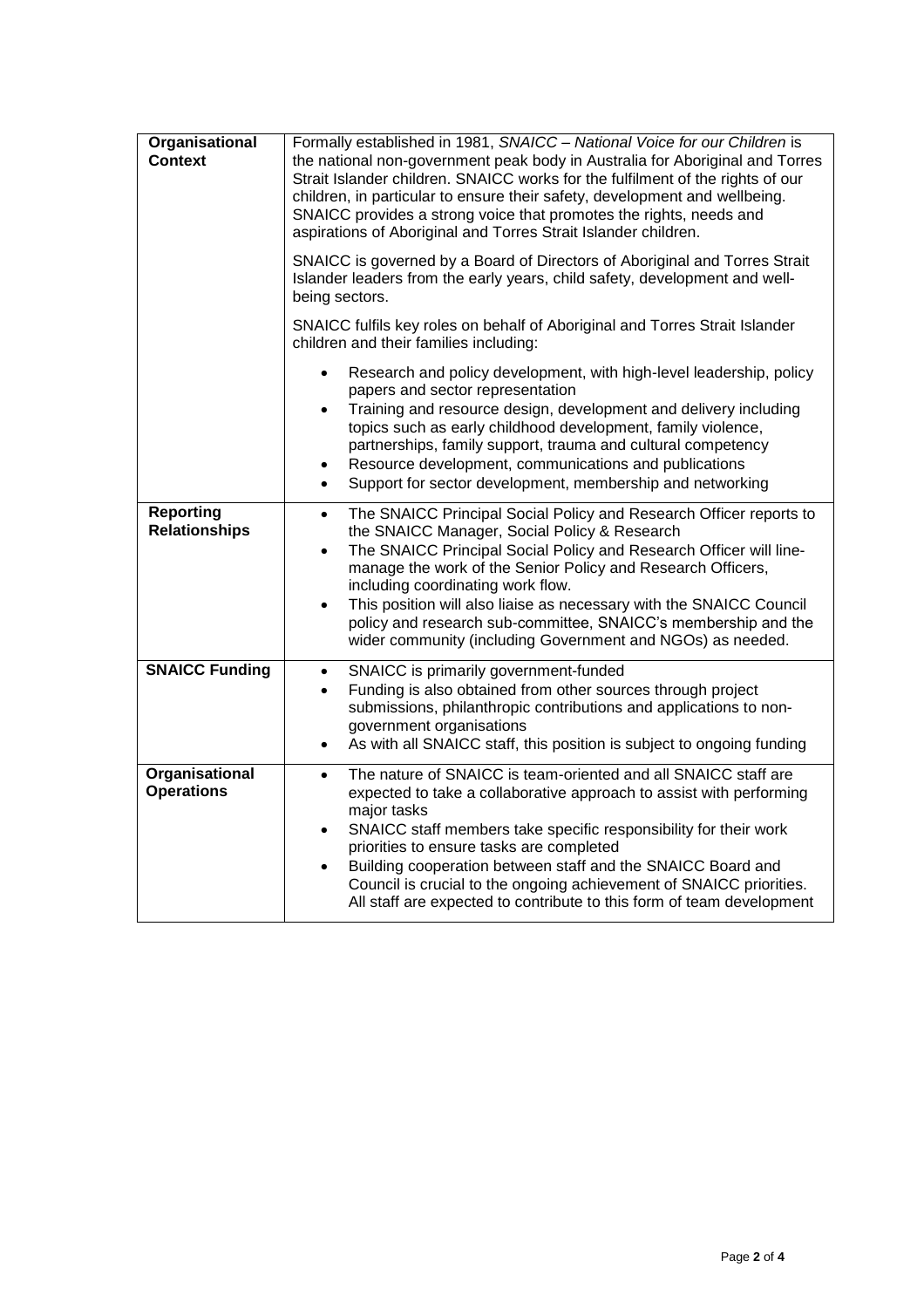| <b>Key Duties</b> | Policy development and leadership                                                                                                                                                                                                                               |
|-------------------|-----------------------------------------------------------------------------------------------------------------------------------------------------------------------------------------------------------------------------------------------------------------|
|                   | Lead and manage SNAICC policy development processes and<br>$\bullet$<br>projects,                                                                                                                                                                               |
|                   | Manage, support and supervise SNAICC policy and research staff<br>$\bullet$                                                                                                                                                                                     |
|                   | Lead, write and edit policy and research reports for publication,<br>$\bullet$<br>government submissions, internal and external briefings,<br>presentations and/or media statements                                                                             |
|                   | Support the SNAICC CEO and SNAICC Council members to engage<br>$\bullet$<br>in high-level and strategic policy engagement and reform processes                                                                                                                  |
|                   | Establish and maintain ongoing relationships with key partners,<br>$\bullet$<br>stakeholders and SNAICC member services, including relevant<br>government agencies, the community-controlled early childhood<br>sectors, and other non-government stakeholders. |
|                   | Translate policy and research into accessible resources and<br>$\bullet$<br>information for SNAICC member services and key stakeholders                                                                                                                         |
|                   | Establish, implement and oversee team work plans, and project<br>$\bullet$<br>plans for the effective development, implementation and review of<br>team priorites and projects.                                                                                 |
|                   | Work collaboratively with the broader SNAICC Social Policy and<br>Research team to implement SNAICC's strategic priorities for policy<br>influence and reform to improve outcomes for Aboriginal and Torres<br>Strait Islander children                         |
|                   | Other duties as directed.                                                                                                                                                                                                                                       |
|                   | <b>Common duties shared with other SNAICC staff</b>                                                                                                                                                                                                             |
|                   | Contribute to SNAICC internal planning processes including staff<br>meetings, and review of SNAICC strategic and operational plans.                                                                                                                             |
|                   | Assist in the evaluation of projects, activities and functions of<br>$\bullet$<br>SNAICC.                                                                                                                                                                       |
|                   | Arrange for the distribution and promotion of resources and<br>$\bullet$<br>publications where applicable.                                                                                                                                                      |
|                   | Write reports, articles and provide information for the SNAICC<br>$\bullet$<br>website, newsletter and other SNAICC publications as required.                                                                                                                   |

## **KEY SELECTION CRITERIA**

- 1. Broad knowledge and a solid understanding of issues impacting upon Aboriginal and Torres Strait Islander children and families, and commitment to the rights, needs and aspirations of Aboriginal and Torres Strait Islander children and families.
- 2. Demonstrated experience and ability to work and liaise with Aboriginal and Torres Strait Islander people and organisations; and facilitate their involvement in consultations and policy development processes.
- 3. Demonstrated experience in policy leadership, including a deep understanding of policy development, implementation, and monitoring and evaluation processes, and what is required to drive and influence those processes.
- 4. Strong knowledge and understanding of evidence and best practice in Aboriginal and Torres Strait Islander early childhood development, education, care and wellbeing.
- 5. Excellent written and verbal communication skills, including demonstrated capacity to produce high-quality policy documents, evidence-based reports, submission and research papers.